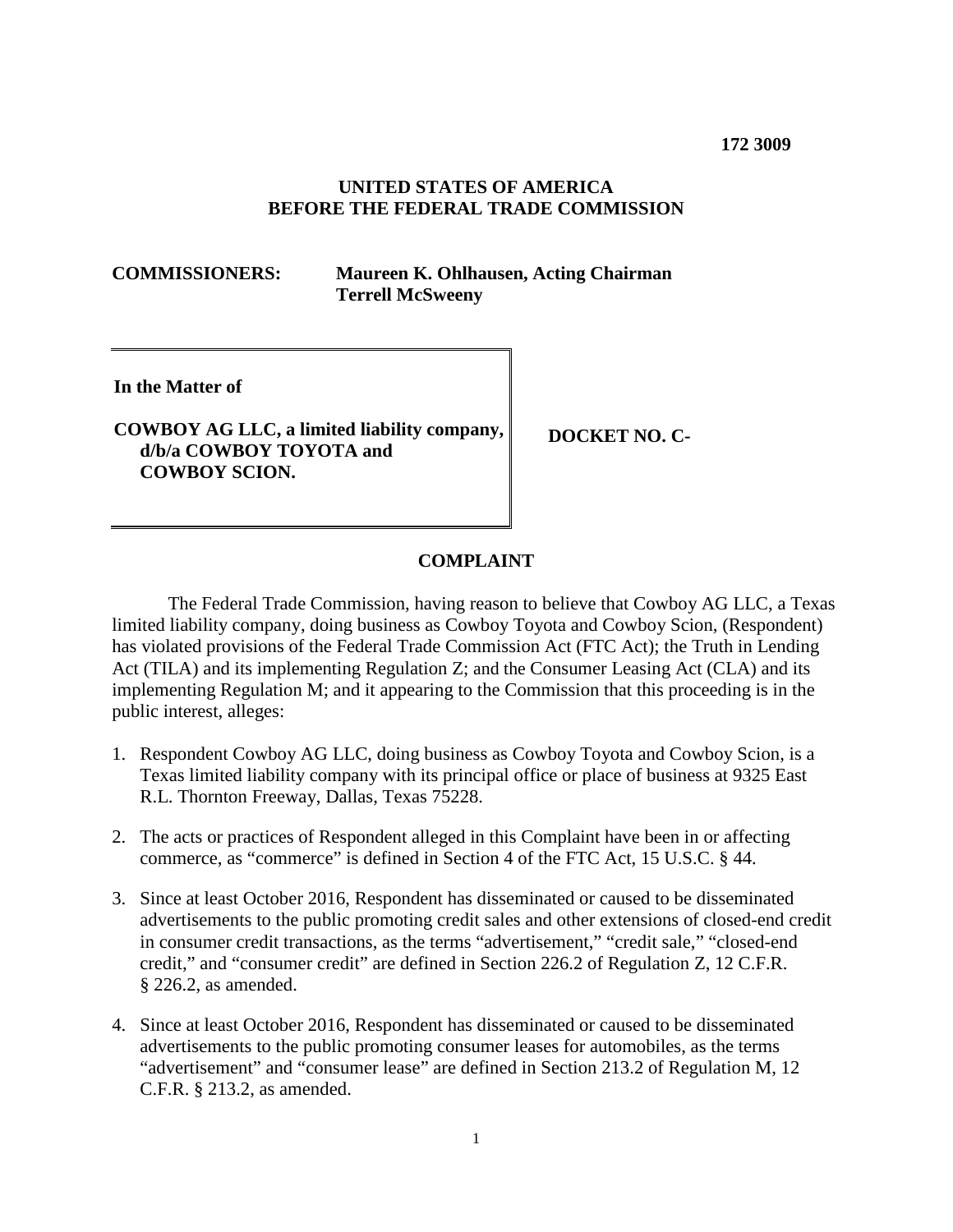- 5. Respondent placed full-page newspaper advertisements in *Al Día*, a regional Dallas, Texas area Spanish-language newspaper published by the *Dallas Morning News*. *Al Día* is a free subscription newspaper that is delivered twice weekly on Wednesdays and Saturdays. *Al Día*  makes current editions available on its *aldiadallas.com* website. Exhibits A and B are representative examples of Respondent's full-page Spanish-language *Al Día* ads from October and November 2016. The full-page *Al Día* ads measured approximately 22" high by 12" wide.
- 6. Respondent ran frequent Spanish-language advertisements in *Al Día*, including during its "Mes de la Herencia Hispana!" (Hispanic Heritage Month!) sales event and its "Acción de Gracias" (Thanksgiving) sales event. *See* Exhibits A and B, respectively. Although Respondent's ads evolved, since at least October 2016, the full-page Spanish-language newspaper ads contained substantially similar statements, offers, depictions, and fine print disclaimers.
- 7. In numerous instances, since at least October 2016 until at least July 2017, Respondent's advertisements in *Al Día* prominently touted the availability of various deals to consumers with bad credit, with no down payment, 0% interest rates for 60- or 72-month periods, low monthly payments amounts, and other favorable terms. In numerous instances, however, Respondent's advertisements included buried fine print disclaimers, including a lengthy fine print disclaimer written only in English, that contradicted its advertisements' more prominent claims.

# **Representative Advertisement for "Mes de la Herencia Hispana!" (Hispanic Heritage Month!) Event**

8. The top section of Respondent's full-page October 2016 Hispanic Heritage Month *Al Día* advertisements, excerpted from Exhibit A, touted that Respondent's deals were available to individuals with bad credit without requiring a down payment, a Social Security number, or a driver's license. For example, Respondent made the following representations: "Sin Engache," "Con Buen o Mal Credito," "Sin Seguro Social," "Sin Licencia de conducir," "Financiamos," and "Aceptamos Tax ID." These representations translate to English as follows: "Without Down Payment," "With Good or Bad Credit," "Without Social Security," "Without Driver's License," "We Finance," and "We Accept Tax ID":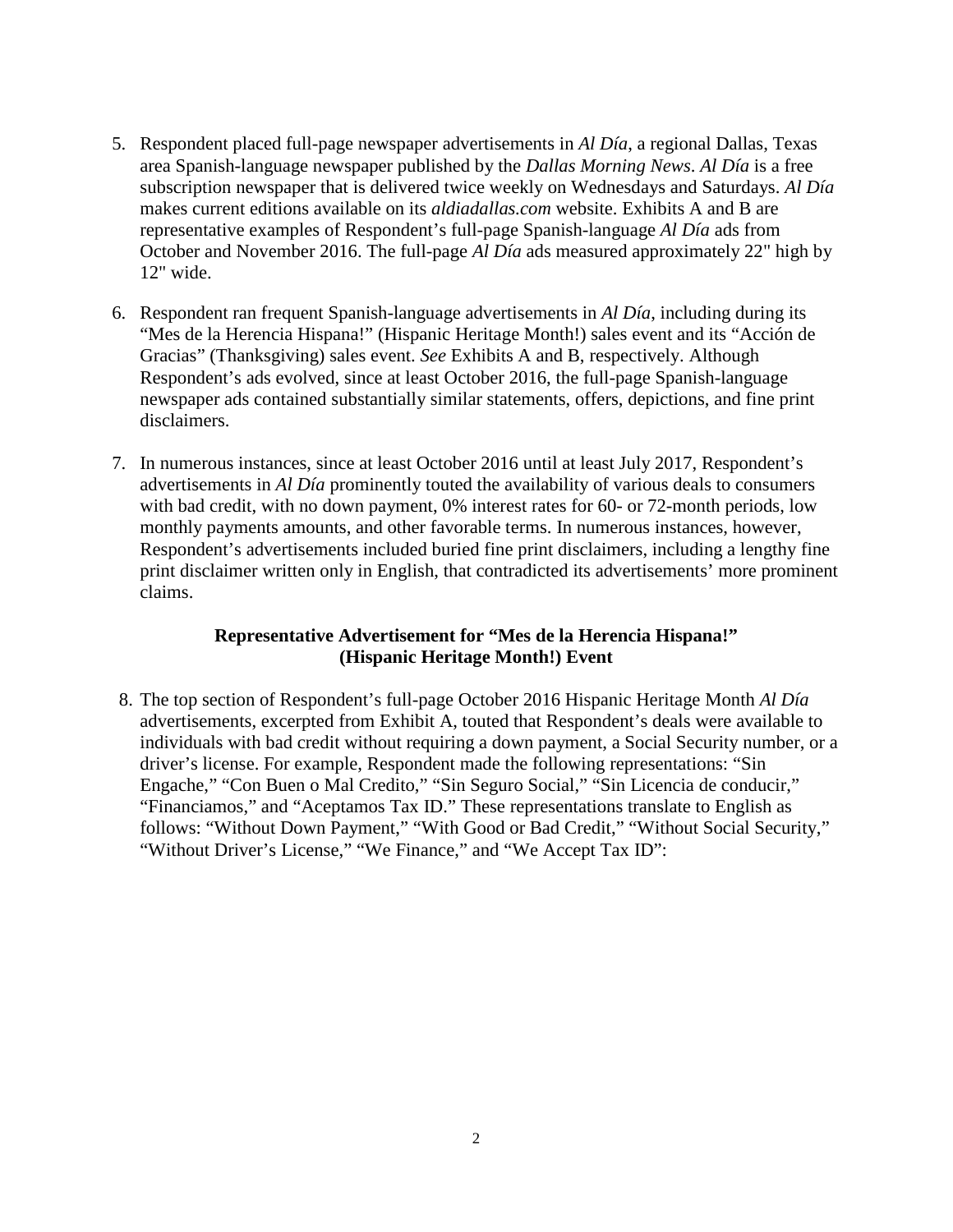| 6C - AL DÍA<br>EDICIÓN DE FIN DE SEMANA 9/10/2016                               |                               |  |                          | www.aldiadallas.com |      |  |
|---------------------------------------------------------------------------------|-------------------------------|--|--------------------------|---------------------|------|--|
| <b>COWBOYTOYOTA.COM</b>                                                         |                               |  |                          |                     |      |  |
| <b>Cowboy Toyota celebra:</b><br><b>MES DE LA HERENCIA</b>                      |                               |  | Octavio                  | Raul                | Luis |  |
| Rogelio<br><b>HISPANAI</b><br>Te esperamos para ayudarte a<br>comprar tu carro! |                               |  |                          |                     |      |  |
| Con La mejores ofertas del Metroplex!                                           |                               |  |                          |                     |      |  |
| <b>Sin Engache</b>                                                              | <b>Con Buen o Mal Credito</b> |  | <b>Sin Seguro Social</b> |                     |      |  |
| Sin Licencia de conducir                                                        | <b>Financiamos</b>            |  | <b>Aceptamos Tax ID</b>  |                     |      |  |

Exhibit B is an example of a substantially similar Thanksgiving ad that ran in *Al Día* in November 2016. In December 2016, Respondent altered its advertisements and moved language concerning financing to individuals with good or bad credit without requiring a down payment, a Social Security number, or a driver's license to a prominent border area surrounding the featured new Toyota vehicles.

9. In the second section of Respondent's full-page 2016 Hispanic Heritage Month *Al Día* advertisements, Respondent announced offers for new 2016 Toyota Tundras, Camrys, and Corollas. Respondent touted the availability of 0% interest rates over 60- or 72-month periods and low monthly payment amounts, suggesting that consumers could obtain all of these terms when financing to purchase these automobiles: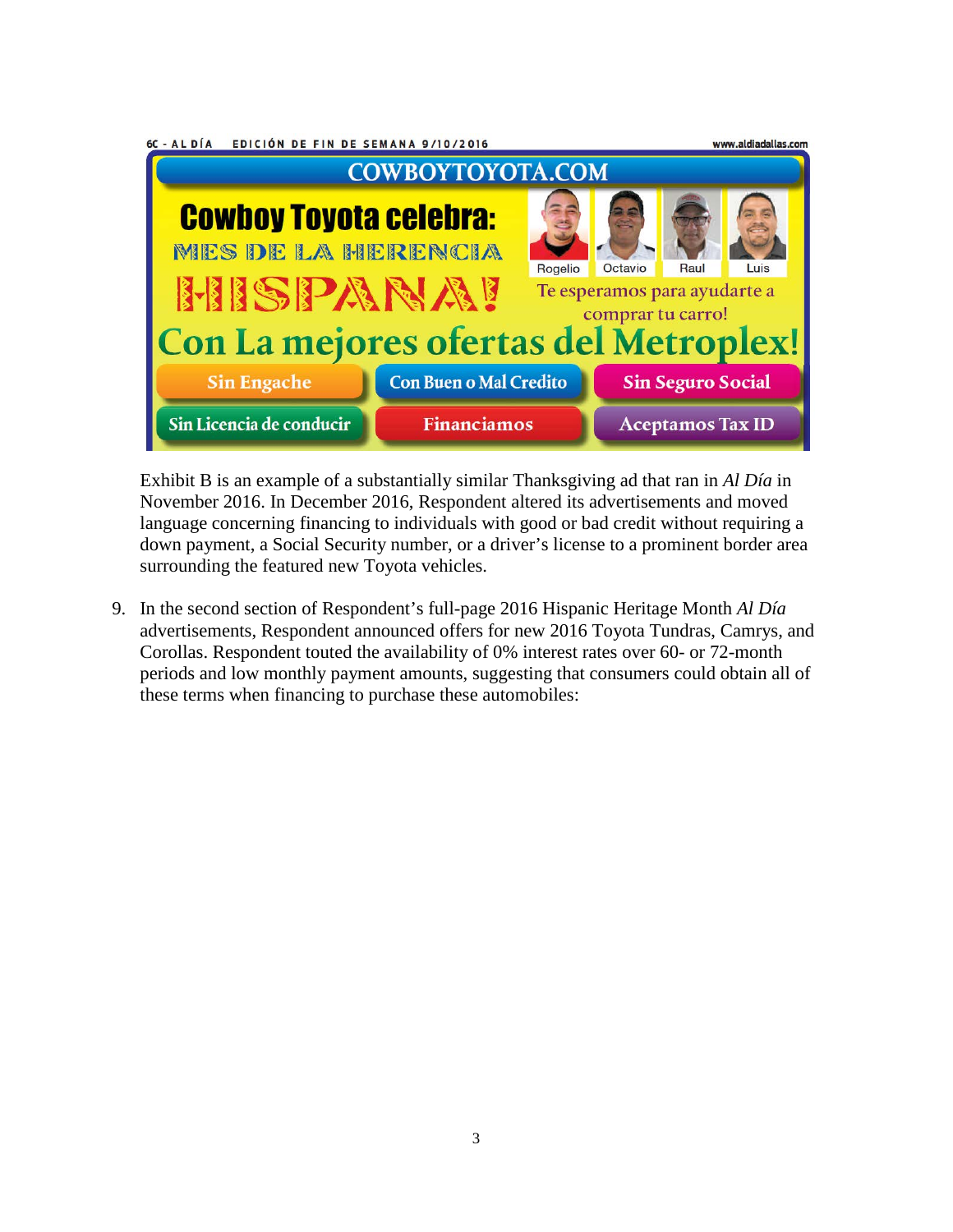

This ad section was excerpted from Exhibit A, Respondent's Hispanic Heritage Month ad in *Al Día* in October 2016.

This section of the advertisement translates to English as follows:

**NEW 2016 TOYOTA TUNDRA NEW 2016 TOYOTA TACOMAS** 0% INTEREST FOR 60 MONTHS CCA **AVAILABLE** 2 Years Maintenance Included 2 Years Maintenance Included \$250 Gift Card with your purchase! \$250 Gift Card with your purchase! **\$379MONTH\* LOW PRICES** Only \$999 down payment

**NEW 2016 TOYOTA CAMRY NEW 2016 TOYOTA COROLLA** 0% INTEREST FOR 72 MONTHS CCA 0% INTEREST FOR 72 MONTHS CCA 2 Years Maintenance Included 2 Years Maintenance Included \$250 Gift Card with your purchase! \$250 Gift Card with your purchase! **\$199/MONTH\* \$179/MONTH\*** Only \$1,999 down payment

10. In Paragraph 8 above, Respondent prominently stated that there were no down payments ("Sin Engache") in large print on the top of its full-page newspaper ads. The section of the advertisement reproduced in Paragraph 9 contains fine print disclaimers revealing that the featured vehicles require down payments of either \$999 or \$1,999, thus contradicting the advertisement's prominent statements that no down payments were required.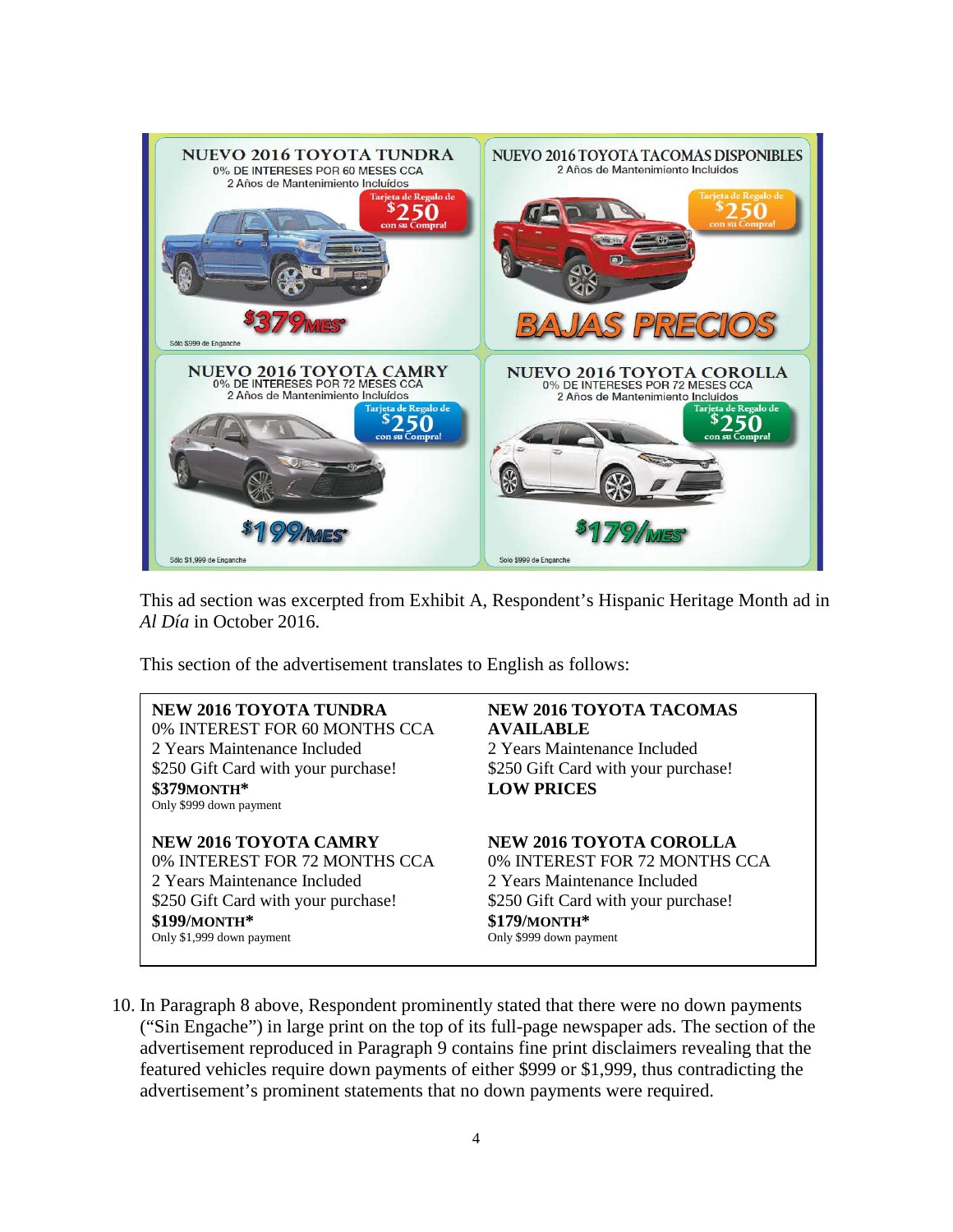11. Additionally, in the advertisement section excerpted in Paragraph 9 above, Respondent placed asterisks next to the monthly payment amounts. These asterisks appear to refer to a lengthy disclaimer buried in fine print at the bottom of the ad. Although the more prominent representations in Paragraphs 8 and 9 appeared in Spanish, this fine print disclaimer was written only in English. As shown in Exhibit A, the disclaimer stated the following:



As reproduced in larger font, the disclaimer states:

\*Pictures for illustration purposes only. All prices plus, tax, title, license and \$160 doc fee. Lease payments are calculated using TFS Tier 1+ rate, \$0 security deposit (waived), and mileage residual options of 12,000 mile per year. Payments are subject to change with TFS notice of rate change. Based on Model numbers, total MSRP, including delivery, processing & handling, and NET CAPITALIZED COST, excludes official fees, taxes and dealer charges. LEASE END PURCHASE OPTION excluding tax, title, license and \$160 doc fee. Customer is responsible for disposition fee of \$350 (for less if required by state law), and excess wear & tear and 15 cents per mile over 12,000 miles per year. NOT ALL CUSTOMERS WILL QUALIFY. Payments are calculated using TFS tier 1+ rate. Other tier credit payments are higher. Monthly payments may vary depending on final price of vehicle and customer qualifications. Special financing available for a limited time to qualified buyers through Toyota Financial Services and participating Toyota dealers. Toyota Financial Services is a service mark of Toyota Motor Corporation. +\$250 Wal-mart gift card with purchase while supplies last to be provided by Cowboy Toyota. Offer may not be combined with other offers. Offers available in AR, LA, MS, OK and TX. Offers valid through 10 -31-16.

Virtually identical English disclaimers appeared in each of Respondent's ads through at least August 2017.

12. The buried fine print disclaimer in Paragraph 11 reveals that Respondent was including a leasing term with its financing offers shown in Paragraph 9 above. Specifically, the low monthly payment amounts prominently touted in Respondent's advertisements were only available to consumers who lease the advertised motor vehicles, and not to consumers who finance to purchase the motor vehicles. The ads included other finance terms such as "0% INTEREST."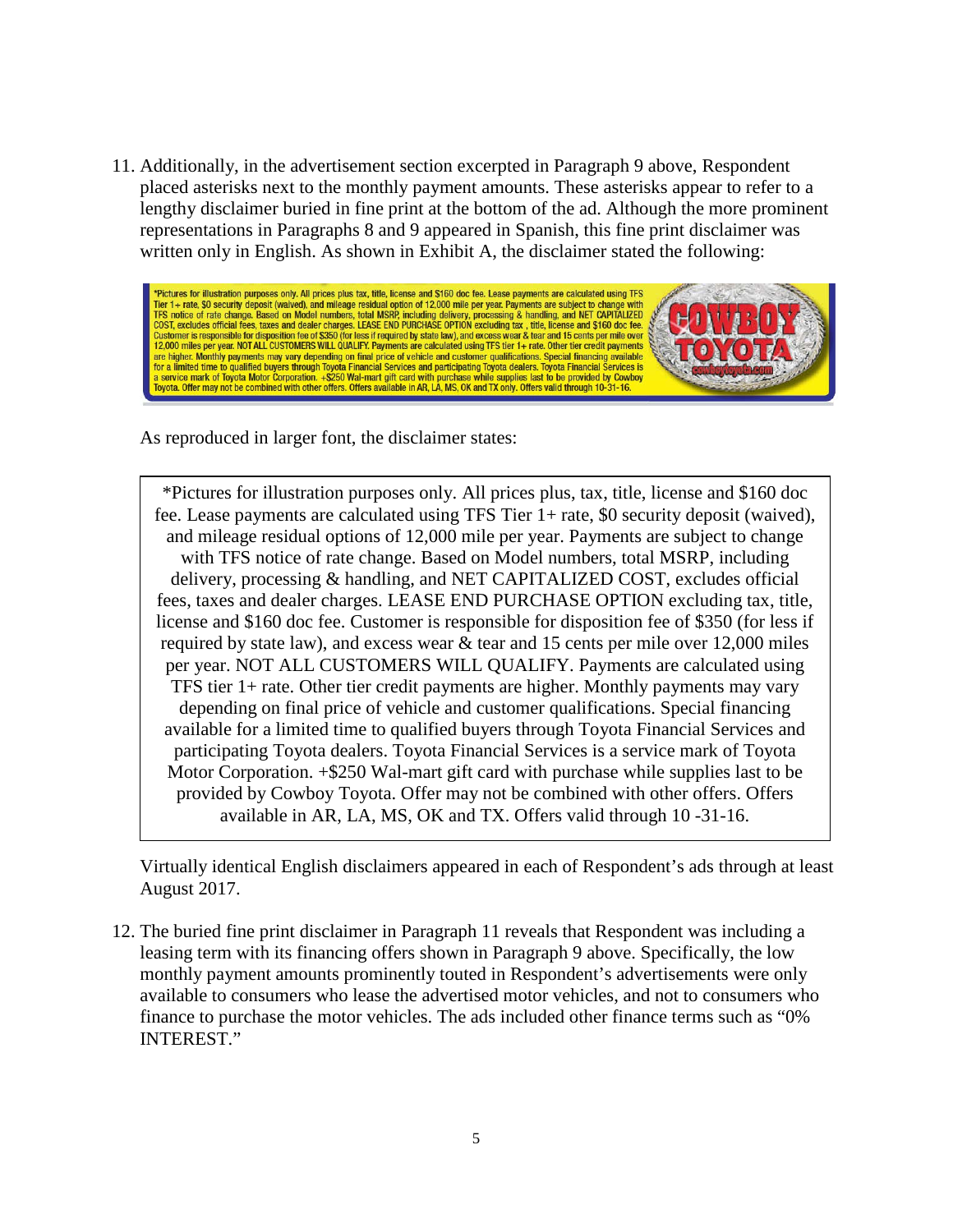- 13. Additionally, the buried fine print disclaimer in Paragraph 11 contradicts Respondent's more prominent representations, in Paragraph 8 above, that its offers were available to consumers with bad credit. Specifically, the disclaimer reveals that the advertised offer terms were only available to consumers eligible for the "TFS Tier 1+ rates." TFS Tier 1+ rates are available only to consumers with very good or excellent credit, such as those with Auto FICO scores of 720 or higher. Further, even if Spanish-speaking consumers were able to notice and read this fine print English statement, a reasonable consumer would be unlikely to understand the term "TFS Tier 1+ rates."
- 14. Respondent also advertised new 2016 Toyota Tundras, Tacomas, Camrys, and Corollas for sale in its January and early February 2017 *Al Día* advertisements. However, despite these representations, during this time period Respondent did not have any 2016 Toyota Tundras, Tacomas, Camrys, or Corollas available for sale.
- 15. Respondent's advertisements contained TILA triggering terms, such as "0% INTEREST FOR 60 MONTHS," but did not disclose, or did not disclose clearly and conspicuously, certain required TILA information, such as:
	- a. The amount or percentage of down payment required;
	- b. The terms of repayment, reflecting the repayment obligations over the full term of the loan, including any balloon payment; or
	- c. The "annual percentage rate," using that term, and, if the rate may be increased after consummation, that fact.
- 16. Similarly, Respondent's advertisements contained CLA triggering terms, such as the low advertised monthly payment amounts, but did not disclose, or did not disclose clearly and conspicuously, certain required CLA information, such as:
	- a. Whether the transaction advertised is a lease;
	- b. The total amount due prior to or at consummation or by delivery, if delivery occurs after consummation;
	- c. Whether or not a security deposit is required;
	- d. The number, amount, and timing of scheduled payments; or
	- e. With respect to a lease in which the liability of the consumer at the end of the lease term is based on the anticipated residual value of the property, that an extra charge may be imposed at the end of the lease term.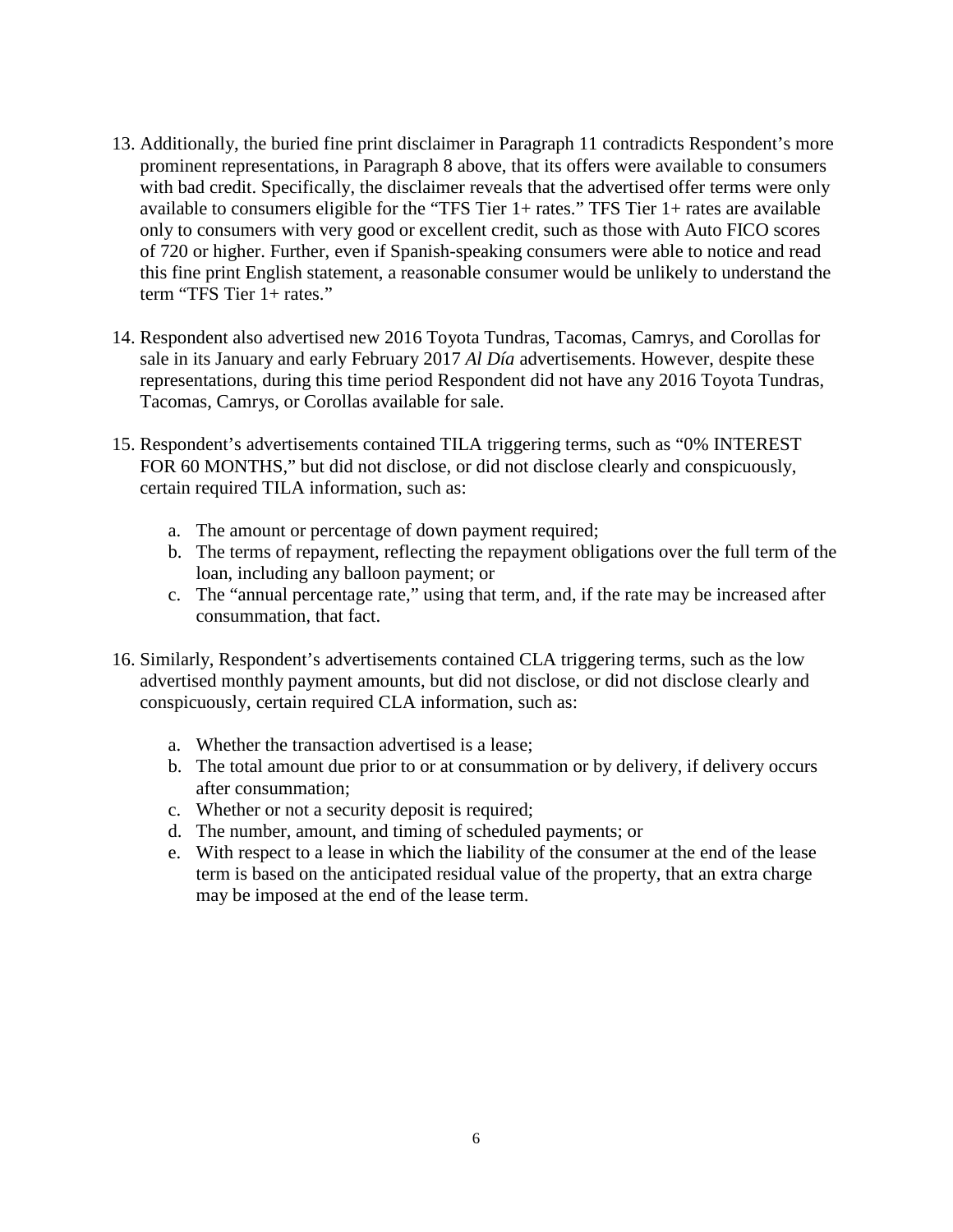# **VIOLATION OF THE FEDERAL TRADE COMMISSION ACT**

# **Count I**

### **Misrepresentations Regarding Offers**

- 17. Through the means described in Paragraphs 5 through 16, Respondent has represented, directly or indirectly, expressly or by implication, the following regarding the vehicles it advertised for sale or lease:
	- a. No down payment was required;
	- b. The advertised low monthly payments were available to those who financed automobile purchases;
	- c. The advertised interest rates, monthly payments, and other terms were available to consumers with bad credit; and
	- d. New 2016 model year Toyota Tundras, Tacomas, Camrys, and Corollas were available for purchase at the time of the ads in 2017.
- 18. In fact, in numerous instances:
	- a. A down payment was required;
	- b. The advertised low monthly payments were available only for automobile leases;
	- c. The advertised interest rates, monthly payments, and other terms were available only to consumers with very good to excellent credit; and
	- d. New 2016 model year Toyota Tundras, Tacomas, Camrys, and Corollas were not available for purchase at the time of the ads in 2017.
- 19. Therefore, the representations set forth in Paragraph 17 were false or misleading.
- 20. Respondent's practices constitute deceptive acts or practices in or affecting commerce in violation of Section 5(a) of the FTC Act, 15 U.S.C. § 45(a).

#### **VIOLATION OF THE TRUTH IN LENDING ACT AND REGULATION Z**

21. Under Section 144 of the TILA and Section 226.24(d) of Regulation Z, as amended, advertisements promoting closed-end credit in consumer credit transactions are required to make certain disclosures ("TILA additional terms") if they state any of several terms, such as the monthly payment ("TILA triggering terms").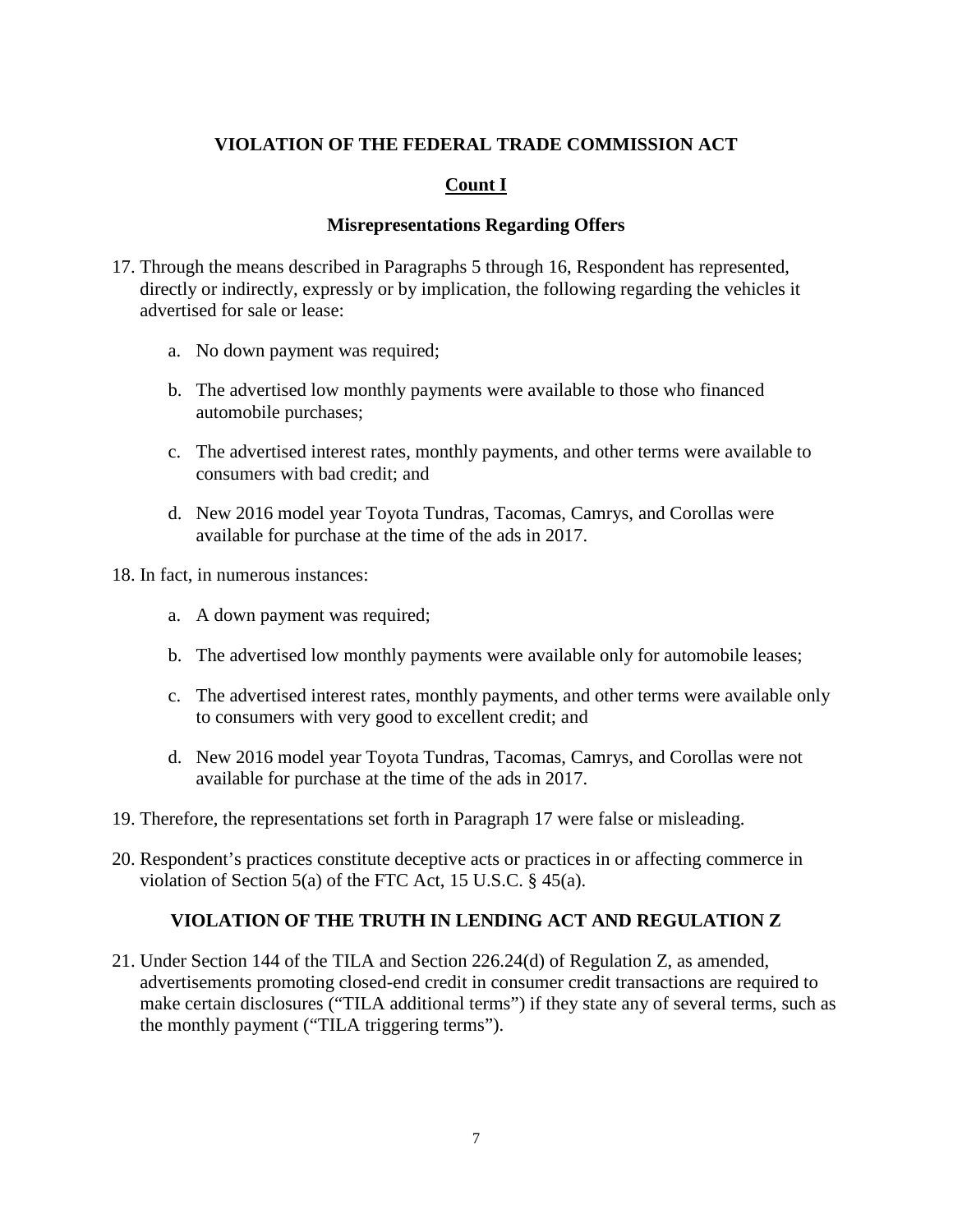22. To the extent that Respondent's automobile sales advertisements promote closed-end credit, such as those described in Paragraphs 5 through 16, Respondent is subject to the requirements of the TILA and Regulation Z.

# **Count II**

#### **Failure to Disclose or to Disclose Clearly and Conspicuously Required Credit Information**

- 23. Respondent's automobile sales advertisements promoting closed-end credit, such as those described in Paragraphs 5 through 16, included TILA triggering terms, but failed to disclose, or to disclose clearly and conspicuously, additional terms required by the TILA and Regulation Z, including one or more of the following:
	- a. The amount or percentage of the down payment;
	- b. The terms of repayment, which reflect the repayment obligations over the full term of the loan, including any balloon payment; and
	- c. The "annual percentage rate," using that term, and, if the rate may be increased after consummation, that fact.
- 24. Therefore, the practices set forth in Paragraph 23 of this Complaint violated Section 144 of the TILA, 15 U.S.C. § 1664, and Section 226.24(d) of Regulation Z, 12 C.F.R. § 226.24(d), as amended.

## **VIOLATION OF THE CONSUMER LEASING ACT AND REGULATION M**

- 25. Under Section 184 of the CLA and Section 213.7 of Regulation M, advertisements promoting consumer leases are required to make certain disclosures ("additional terms") if they state any of the several terms, such as the amount of any payment ("CLA triggering terms"). 15 U.S.C. § 1667c; 12 C.F.R. § 213.7.
- 26. To the extent that Respondent's automobile advertisements promote consumer leases, such as those described in Paragraph 5 through 16, Respondent is subject to the requirements of the CLA and Regulation M.

## **Count III**

#### **Failure to Disclose or to Disclose Clearly and Conspicuously Required Lease Information**

- 27. Respondent's automobile advertisements promoting consumer leases, such as those described in Paragraphs 5 through 16, included CLA triggering terms, but failed to disclose or to disclose clearly and conspicuously additional terms required by the CLA and Regulation M, including one or more of the following:
	- a. That the transaction advertised is a lease;